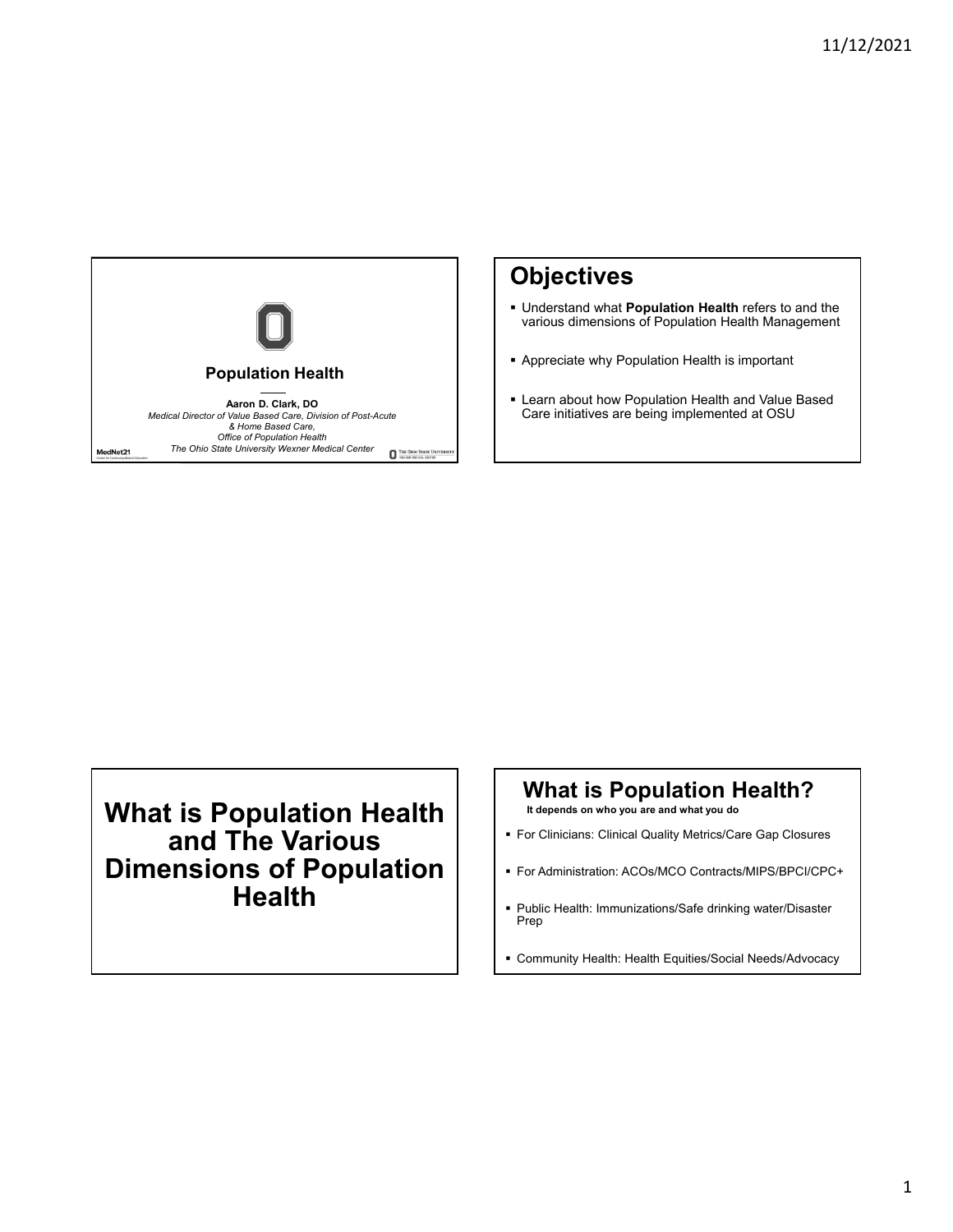#### **Population Health Management**

#### **Population health management refers to**

the process of improving clinical health outcomes

Adapted from:

American Hospital

• of a defined group of individuals

• through improved care coordination, patient engagement and addressing non-medical health determinants

• delivered in a person-centric manner

• supported by appropriate financial and care models





# Why Population Health is Important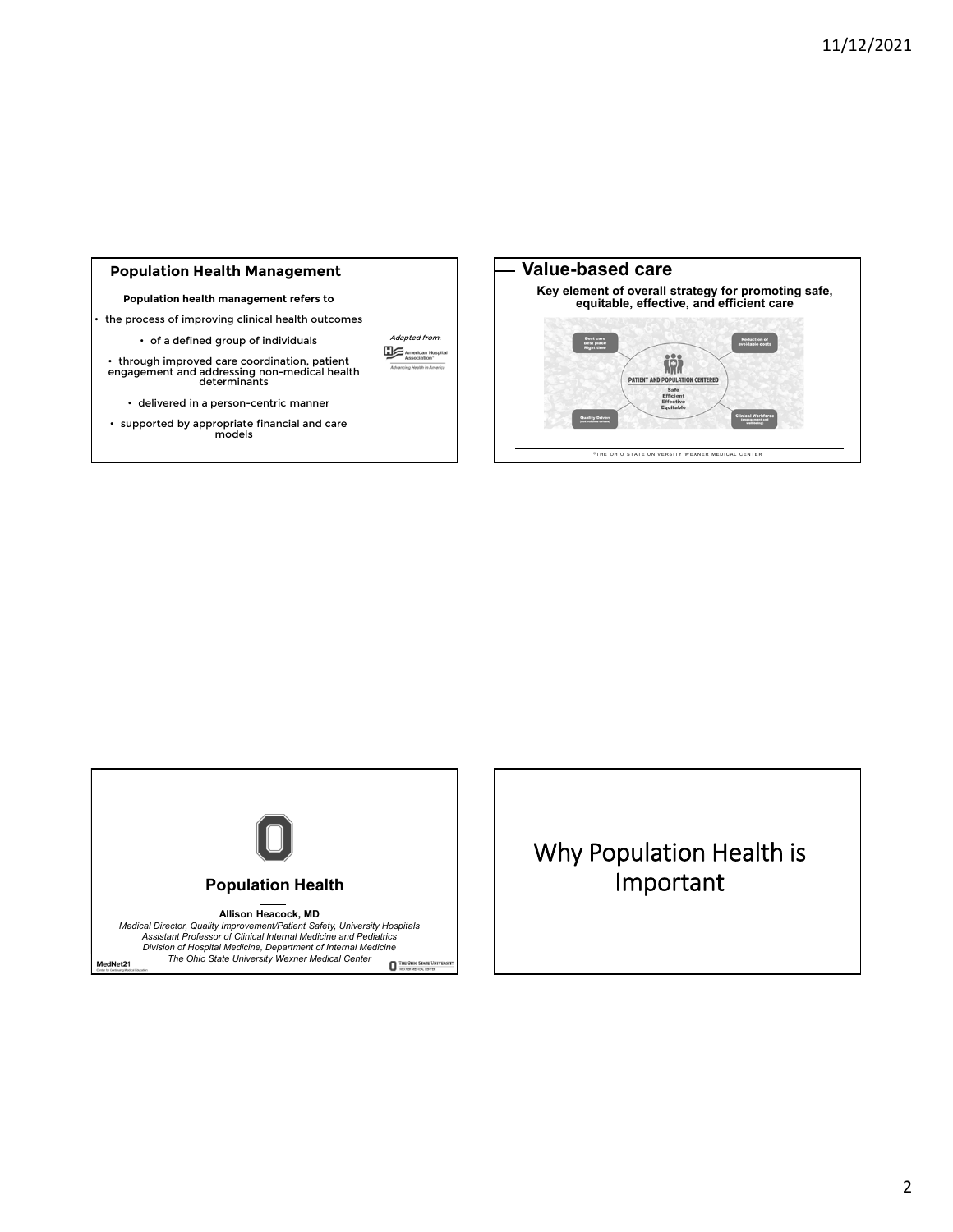







3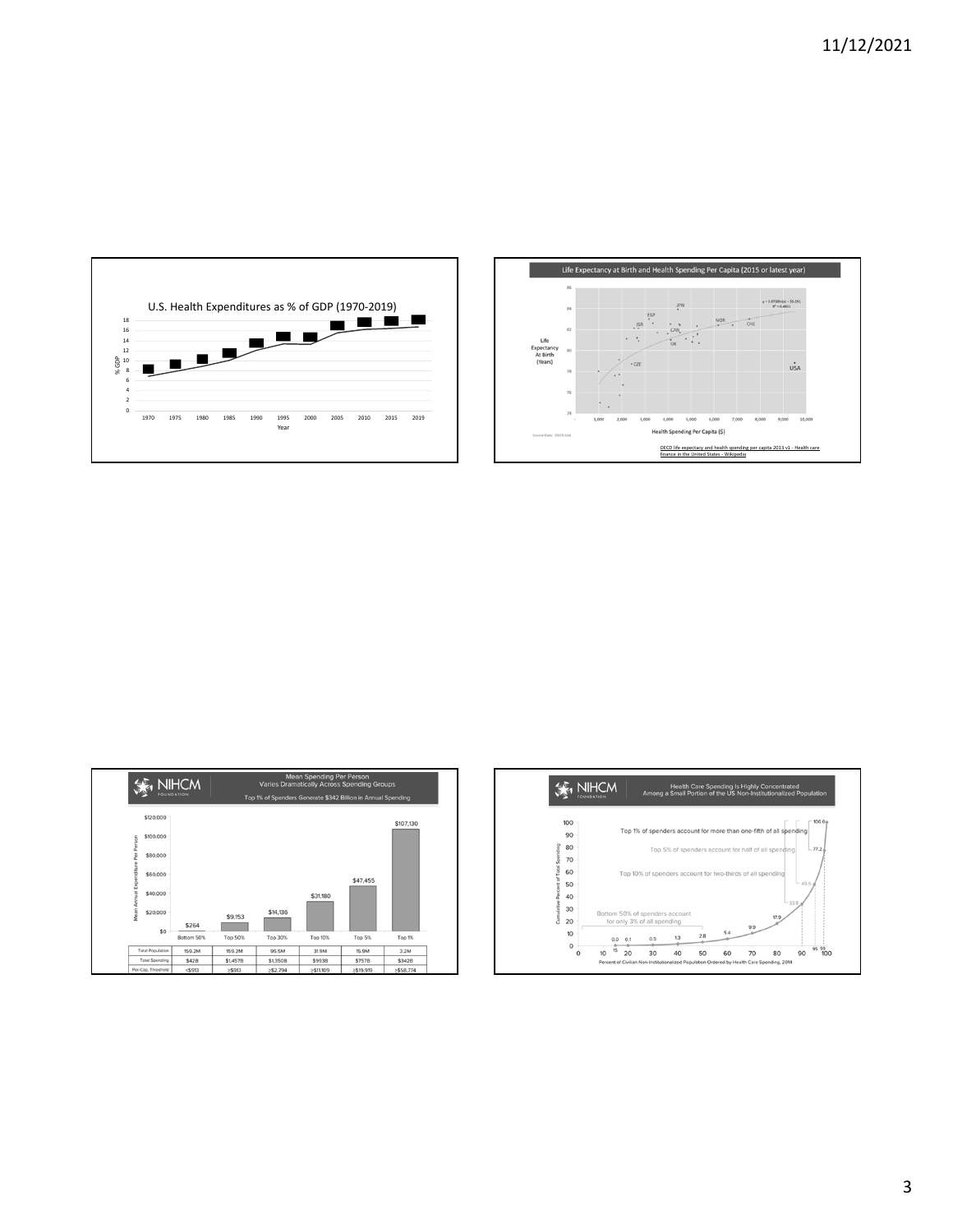

| Managing against predictable inputs<br>Payment models that reward<br>Visits/procedures/RVUs                                        |                                         | Managing against outcomes<br>Payment models that reward<br>quality outcomes over volume                                                             |
|------------------------------------------------------------------------------------------------------------------------------------|-----------------------------------------|-----------------------------------------------------------------------------------------------------------------------------------------------------|
| Lower \$ Risk<br>Quantity/Volume -                                                                                                 |                                         | Higher \$ Risk<br>- Quality/Outcomes                                                                                                                |
| Fee for service                                                                                                                    | ACOs<br>OCPC<br>$CPC+$<br><b>BPCI-A</b> | <b>Full Capitation</b>                                                                                                                              |
| Traditional medical care in US is the Fee for Service model<br>- Payment is tied to providing a service, not to the health outcome |                                         | - No payment for work done outside context of a visit/episode of care<br>- Incentivizes system utilization = increased costs with variable outcomes |

| Payment models that reward<br>Visits/procedures/RVUs | Managing against predictable inputs |                                              | Managing against outcomes<br>Payment models that reward<br>quality outcomes over volume |
|------------------------------------------------------|-------------------------------------|----------------------------------------------|-----------------------------------------------------------------------------------------|
| Quantity/Volume +                                    | Lower \$ Risk                       |                                              | Higher \$ Risk<br>Quality/Outcomes                                                      |
|                                                      | Fee for service                     | ACOs<br><b>OCPC</b><br>CPC+<br><b>BPCI-A</b> | <b>Full Capitation</b>                                                                  |
|                                                      | Value Base Care Models:             |                                              | - Share financial 'risk' of providing care for populations of people                    |
|                                                      | - Reward quality outcomes           |                                              |                                                                                         |

**Volume vs. Value Based Revenue Models**

- Focus on prevention and care coordination - Revenues not entirely connected to 'visits' (examples)

How Population Health and Value Based Care Initiatives are being Implemented at OSU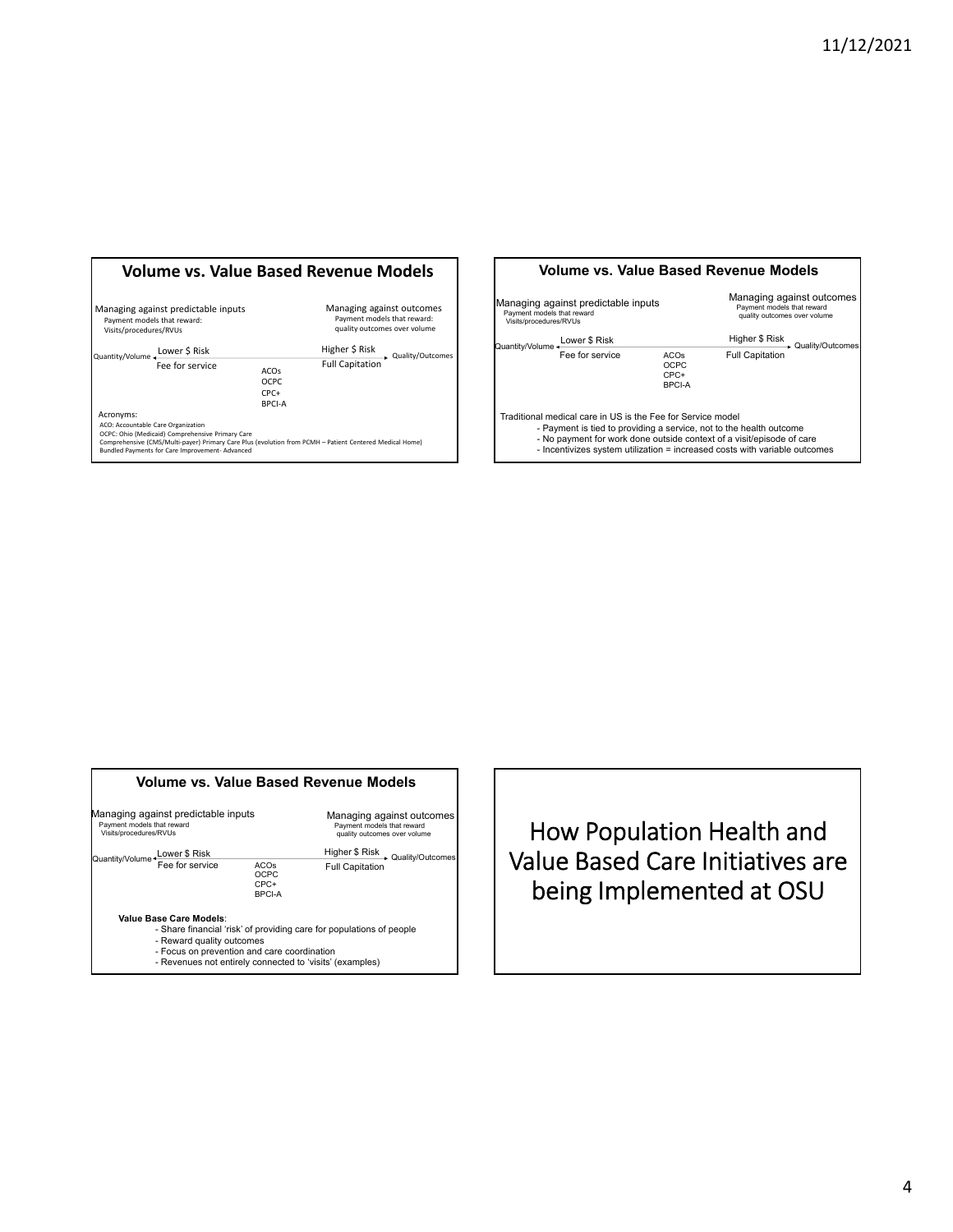

### **How did we get here?**

#### **What's MACRA?**

The Medicare Access and CHIP Reauthorization Act of 2015 (MACRA) is a<br>bipartisan legislation signed into law on April 16, 2015.<br>MACRA created the Quality Payment Program that:<br>•Repeals the <u>Sustainable Growth Rate (PDF)</u> f

∙Changes the way that Medicare rewards clinicians for <u>value over volume</u> by creating<br>a quality payment program with two tracks:

•Streamlines multiple quality programs under the new Merit Based Incentive Payments System (MIPS) – Similar to Meaningful Use

•Gives bonus payments for participation in eligible alternative payment models (APMs)

https://www.cms.gov/Medicare/Quality‐Initiatives‐Patient‐Assessment‐Instruments/Value‐Based‐Programs/MACRA‐MIPS‐and‐APMs/MACRA‐MIPS‐and‐APMs

#### **The CMS Quality Payment Program Has Two Participation Tracks**

**MIPS:** Merit‐based Incentive Payment Syste In MIPS, you may earn performance-based payment adjustments for the services you provide to Medicare patients.

You generally have to report on measure and activity data for the Quality, Improvement Activities, and Promoting Interoperability performance categories, collected during the performance year.

https://qpp.cms.gov/al Payments are adjusted up or down based on these scores

Alternative Payment Model: An APM is a<br>customized payment approach developed by CMS,<br>often designed to provide incentives to clinicians<br>who are providing high-quality, high-value care.<br>APMs can focus on specific clinical c Examples include:

Medicare Shared Savings Plan (ACO) Under an MSSP, if the organization can realize<br>savings by providing high-quality and low-cost care<br>to a defined group of Medicare beneficiaries seen<br>by the providers participating in the MSSP,<br>Medicare will share the savin

BPCI‐A/CPC+/PCF/ESRD/ etc.